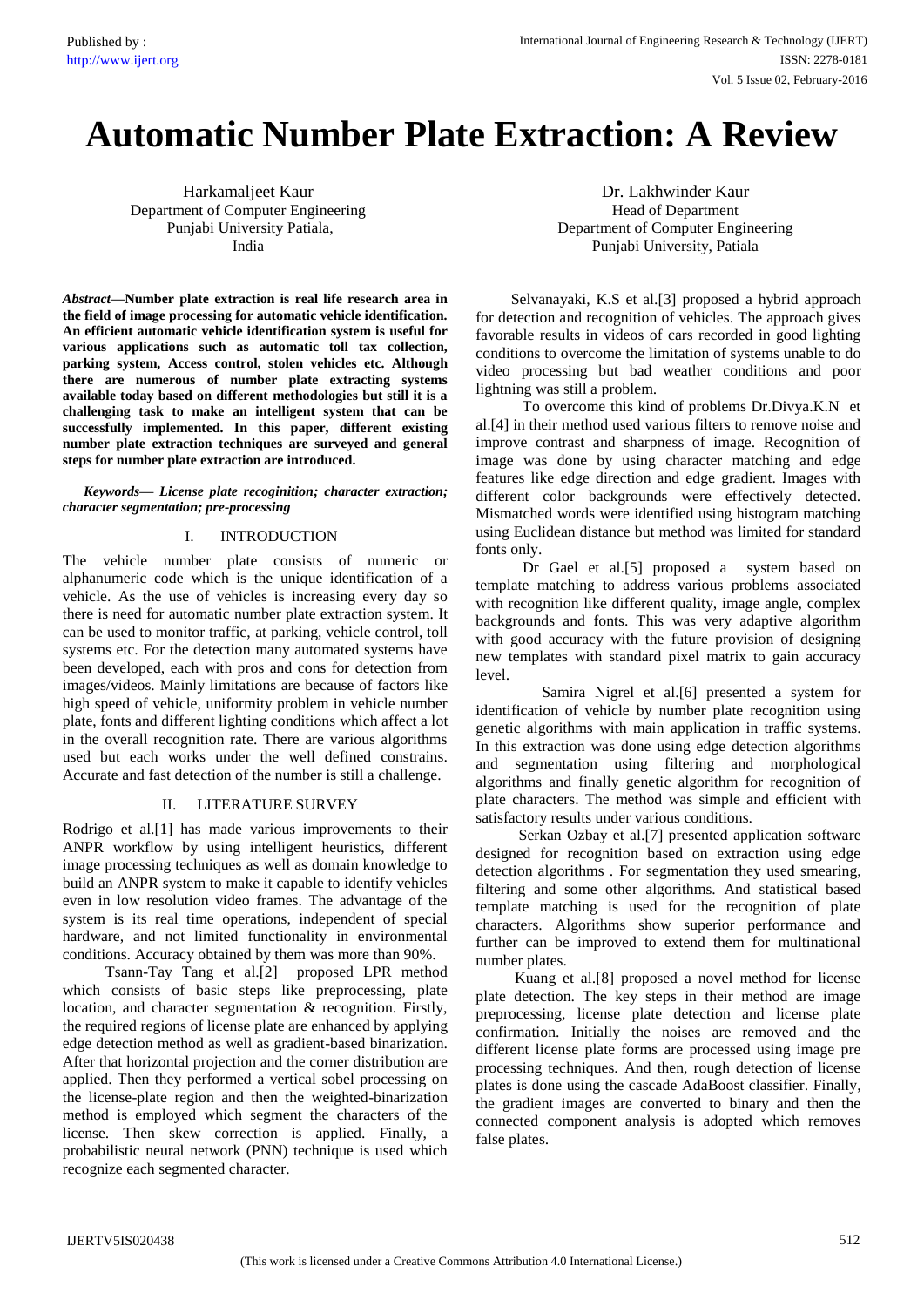Tang et al. [9] focused on the binarization of poor illumination for practical implementation in car license plates system. In their work used mathematic morphology filter as a low-pass filter which improves the illumination of license plate. For eliminating illumination, average niter, Gaussian filter and median filter are used to filter the plate image respectively. Then they converted the gray-scale image to binary image using the local threshold which can be calculated by convolving the image with the coefficient of illumination.

 Tian et al. [10] presented a algorithm for license plate detection in traffic surveillance environment which is complex. Their detection process has mainly three steps that are decomposition, modeling and inference. Firstly the decomposition of license plate is done into the constituent characters. To extract the characters in images the maximally stable extremal region detector is used. On these then the CRF models are constructed. Then they integrated the spatial and visual relationships of the characters and integrate with CRF that is in the form of probability distribution. Finally, the exact bounding boxes of license plates are estimated based on belief propagation inference.

# III. GENERAL OVERVIEW

As every system is designed for specific application, so the design of system depends on the function and environment conditions. Number plate recognition systems can generally be divided in four common steps: (1) Image acquisition (2) number plate detection (3) character segmentation and (4) character recognition. As shown in fig.1 the first step is to capture image of vehicle. It looks easy but may be difficult in some cases like images of moving vehicles, distant images. it should be in such a manner that the different components of vehicle should not be missed especially the number plate. The success and accuracy of recognition depends highly on the effectiveness of number plate detection and segmentation of each character. Systems can follow different approaches to locate number plate and extract the number of vehicle. Some commonly used approaches are discussed in this paper.



Figure.1- A general overview

## IV. IMAGE ACQUISITION

Due to technological advancement image acquisition process can be achieved at low cost. High performance and high definition cameras available easily makes it easy. Different systems takes an image as input captured by any source which may be any satellite image or image captured by camera etc. with aim to produce successful and effective output irrespective of the obstacles such as vegetation, terrain conditions, blurred images, poor luminance etc.

## *A. Image Pre-processing*

In pre-processing requirement is enhancement and restoration. it involve processes which improve the quality of image by eliminating noises, reversing the damages, deblurring to recover the original sharpness of an image, highlighting edges of the images.

#### *a) Gray scale processing*

The captured image can be altered by various factors like: camera distortion, noise, excessive relative motion of camera or vehicle etc. The result is the downgrading of a captured vehicle image which adversely influences the further image processing So before the main image processing, preprocessing of the image should be done. It includesconverting RGB to gray for noise removal, border enhancement for brightness. Colored images are also complex in space and time, therefore it is necessary to convert them to gray scale to reduce time and space complexity. The basic idea behind gray conversion is to eliminate hue and saturation by not affecting its luminance. For this, we compute the threshold of an image by using the suitable gray scale value. This separates the object of interest from background. Thresholding is important to provide sufficient contrast of an image such that, varying level of intensity between foreground and background are considered. Gray scale conversion enhances the quality of an image for later computational processes. Gray scale images consist of different ranges of gray values; from 0 to 255. MATLAB function rgb2gray converts a RGB image to gray scale image.

#### *b) Median Filtering*

It comes under the category of non linear filters. It changes the gray value of the pixels to the median of the gray value of surrounding pixels. We use a 3x3 mask and calculate the corresponding gray value of each pixel using the 8 neighboring pixels. This helps in noise removal. Median filtering gives advantages such as no reduction in contrast since output values are its neighborhood values, boundaries remain unchanged. Median filters are very useful in the presence of impulse noises also called salt and pepper noise because of its appearance as white and black dots superimposed on an image.

#### *c) Histogram equalization*

This technique is used to enhance color distribution in unclear images. It reduces the clustered pixel values in an image .it also help in even distribution of images with the light and dark areas.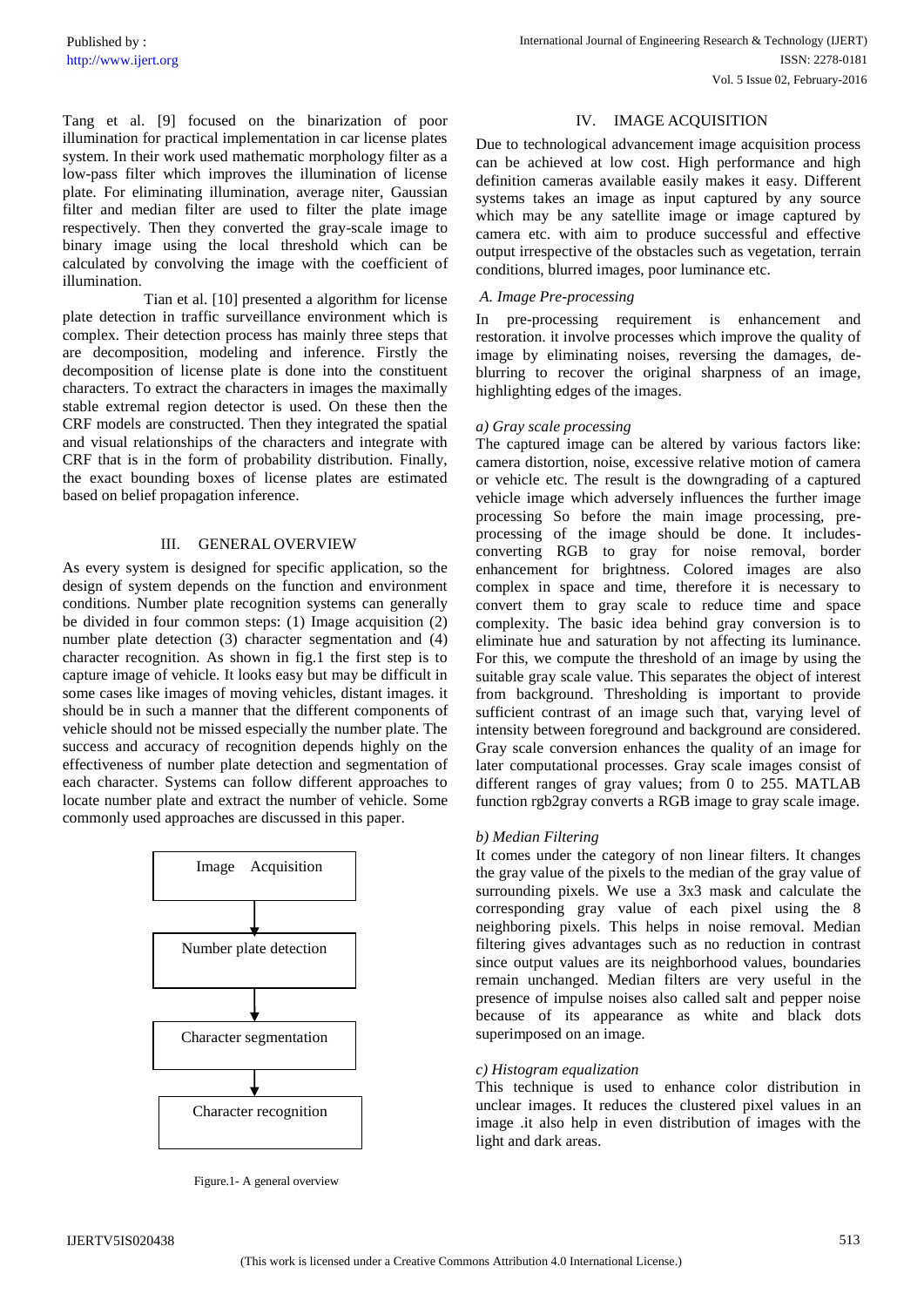## *d) Smoothing linear filters*

The output of this filter is obtained by the averaging the pixels contained in the neighborhood of the filter mask. Therefore they are also called as "averaging filters". Their other name is low pass filters. The concept behind these filters is straightforward. We replace the value of each pixel in an image by the average of the gray levels in the neighbors defined by the filter mask. It results in an image with less sharp transitions in gray levels. Generally random noise mainly consists of sharp transitions in gray level. The straightforward application of smoothing is noise reduction.

## V. NUMBER PLATE DETECTION

Mainly the number plate detection algorithms fall under different categories based on different techniques. To detect vehicle number plate the most common factors to be considered are-

(1). *Plate size*: plates can be of variable sizes in different vehicle images.

(2). *Plate location*: to identify where the plate is located in the vehicle.

(3). *Plate background*: plates sometimes have different background colors which are based on vehicle type like government vehicle number plate in india have yellow background color.

(4). *Screw*: A plate will have screws which may be mistaken as character.

We can extract a number plate can be extracted by using image segmentation method.

#### *A***.** *Edge Detection*

Edge detection is main method of feature detection or number plate detection. In common cases the result of applying this algorithm is an object boundary with connected curves. This method is difficult to apply in complex images. In such cases it sometimes result with object boundary only, not connected curves. There are many edge detection algorithm or operators like Canny, Laplacian, Differential, Canny-Deriche, Sobel, Prewitt and Roberts Cross. The prewitt and sobel edge detectors are better for delineating edges than the Robert edge detector. The prewitt masks are easier to implement than the sobel masks as they are simple. But sobel masks have superior noise-suppression characteristics. To detect wide range of edges in image we use canny edge.

#### *B. Hough Transform*

This is a technique for feature detection. Initially it was used for line detection. Now it has been extended to find position of different shapes like circle, square, oval etc. Therefore we can use it to detect number plates from the image based on their rectangular shape.

# *C. Blob detection*

This is used to detect points or regions which have varying level of brightness or color in comparison to surroundings. This approach is mainly used to find complimentary regions that are not detected by edge detection or corner detection algorithms. The commonly used blob detectors are Laplacian of Gaussian (LoG), Determinant of Hessian (DoH), Difference of Gaussians(DoG), principal curvature and maximally stable extremal regions detector.

## *D. Mathematical morphology*

Mathematical morphology is based on lattice theory, set theory, random functions, and topology. It can be applied to digital images as well as spatial structures. Firstly it was developed to process binary images only and later on improved to work on gray scale functions and images. It contains operators like -Erosion, dilation, opening, closing.

The methods discussed above are common methods for plate detection. There are various other approaches available also like sliding concentric window using region of interest, image binarization, fuzzy discipline based approach, probabilistic neural network.

## VI. CHARACTER RECOGINITION

Character recognition is used to identify and converting image text into editable and readable text. To perform character recognition we should first perform character segmentation with high accuracy. Otherwise character recognition will have errors. Methods such as image binarization, vertical and horizontal projection, CCA etc are used for segmentation of characters from the image.

## *A. Character recognition using Template matching*

It is useful when we have characters of fixed size. It have numerous other applications like face detection, medical image processing etc. It is further classified in two parts: template based matching and feature based matching. Feature based approach is used if template image has strong features otherwise we can use template based approach. To adjust all characters with uniform size we can use linear normalization algorithm. In matching process we move the template image to all possible regions of source image and compute a numerical index which indicates the accuracy of template match with the position. Then a correlation coefficient is calculated between the input character matrix and template character matrix. Character with the maximum value of correlation coefficient are considered to match the most and produced as output.

*B. Character recognition using optical character recognition*  Optical Character Recognition algorithm can also be used to recognize the vehicle number. We invert the image obtained after the number plate extraction that is convert all the white pixels to black and vice versa. This results in white text and black background. Before applying this we separate the individual lines in the text by using line separation process. This adds the each pixels value in a row. When the resultant sum of row is zero we assume that no text pixel is present in a row and if greater than zero it means the text is present in row. The first resultant sum which is greater than zero indicates the start of the line and the end of line is represented by the resultant sum zero after it. These values- start and end of the line are used to crop the initial line in the text. The process continues to separate all the lines of text. Once the lines are separated, the same process is applied column wise to separate individual characters. These are then stored in variables. By using OCR we can now compare the each individual character with the complete alphanumeric